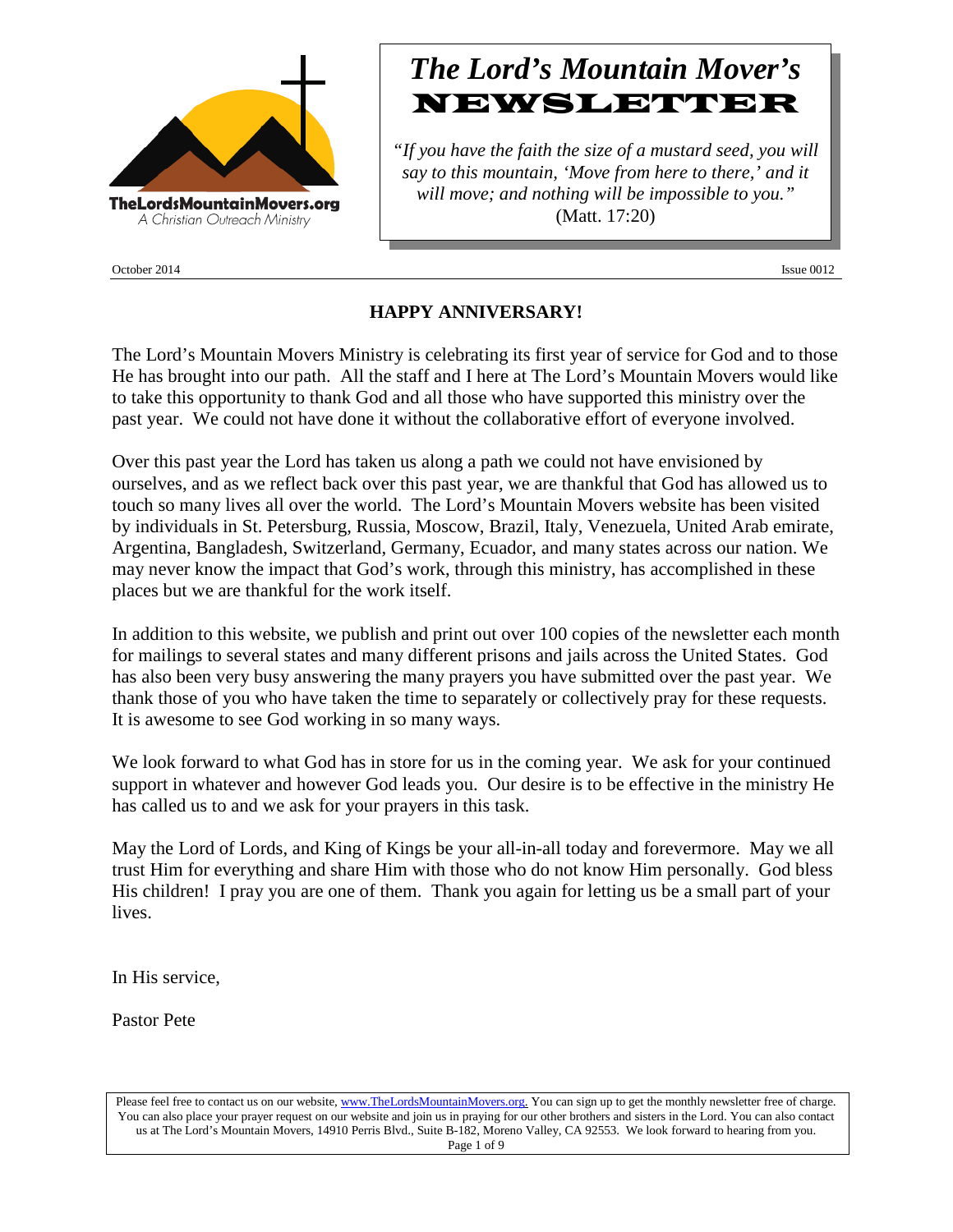

# THE WORD IN MOTION message

## **I saw, I realized, I confessed, I was cleansed, I heard, I volunteered.**

One of the misconceptions in Christendom today is the assumption that just anyone can volunteer as a worker for God and His kingdom. That they can come up with some plan of action or program and then pray God's blessing upon it. This is so far from the truth. God is not swayed by the ingenious plans of man. He never says, "Now why didn't I think of that!"

In Ephesians 2:11 it reads, *" For we are His workmanship, created in Christ Jesus for good works, which God prepared beforehand so that we would walk in them."* I have specifically underlined the key part of this verse, "which God prepared beforehand." Nowhere in Scripture does it say that God gave you or me a brilliant mind so we, under our own cunningness, can develop or create things for God to be a part of. If God wants something done, He will prepare, direct, and empower the individuals He chooses to complete what He wants to be done and how He wants it done. Anything contrived or done outside of God's initiating will is an exercise in futility, make no mistake about it. Who's the master and who's the servant?

A proverb that is often quoted and memorized is Proverbs 3:5-6, *"Trust in the LORD with all your heart and do not lean on your own understanding. In all your ways acknowledge Him, and He will make your paths straight."* Is it not the plans and the will of God that prevails, or do we serve a weak and mindless God who can't keep His people busy doing the things He wants and has prepared for us to do. I don't remember reading about a "suggestion box" being located at the narrow gate. If I have a good idea, it is from me. If I am given a God idea, it is from Him.

The other part of this misconception is that just anyone can do God's bidding. That any Tom, Dick, or Harry is capable or even competent enough to carry out God's plans. In 2 Timothy 2:20-21 it reads,

*"Now in a large house there are not only gold and silver vessels, but also vessels of wood and of earthenware, and some to honor and some to dishonor. Therefore, if anyone cleanses himself from these things, he will be a vessel for honor, sanctified, useful to the Master, prepared for every good work."* This passage lets us know that if we are to be "useful to the Master" then we must be a cleansed vessel. We must not only be willing to do things for God, we must also be worthy of doing those things.

Being a cleansed vessel is being a vessel that is emptied out of self and the things of the world. It is a vessel that has been set aside and prepared to receive the things that are necessary to fulfill God's will in their life and the lives of others. You can be a Tom, Dick, or even a Harry, but you better be a cleansed one.

It also means maintaining that cleanliness. 1 Thessalonians 4:3-8 reads, *"For this is the will of God, your sanctification; that is, that you abstain from sexual immorality; that each of you know how to possess his own vessel in sanctification and honor, not in lustful passion, like the Gentiles who do not know God; and that no man transgress and defraud his brother in the matter because the Lord is the avenger in all these things, just as we also told you before and solemnly warned you. For God has not called us for the* 

Please feel free to contact us on our website, ww[w.TheLordsMountainMovers.o](http://www.thelordsmountainmovers.org/)rg. You can sign up to get the monthly newsletter free of charge. You can also place your prayer request on our website and join us in praying for our other brothers and sisters in the Lord. You can also contact us at The Lord's Mountain Movers, 14910 Perris Blvd., Suite B-182, Moreno Valley, CA 92553. We look forward to hearing from you. Page 2 of 9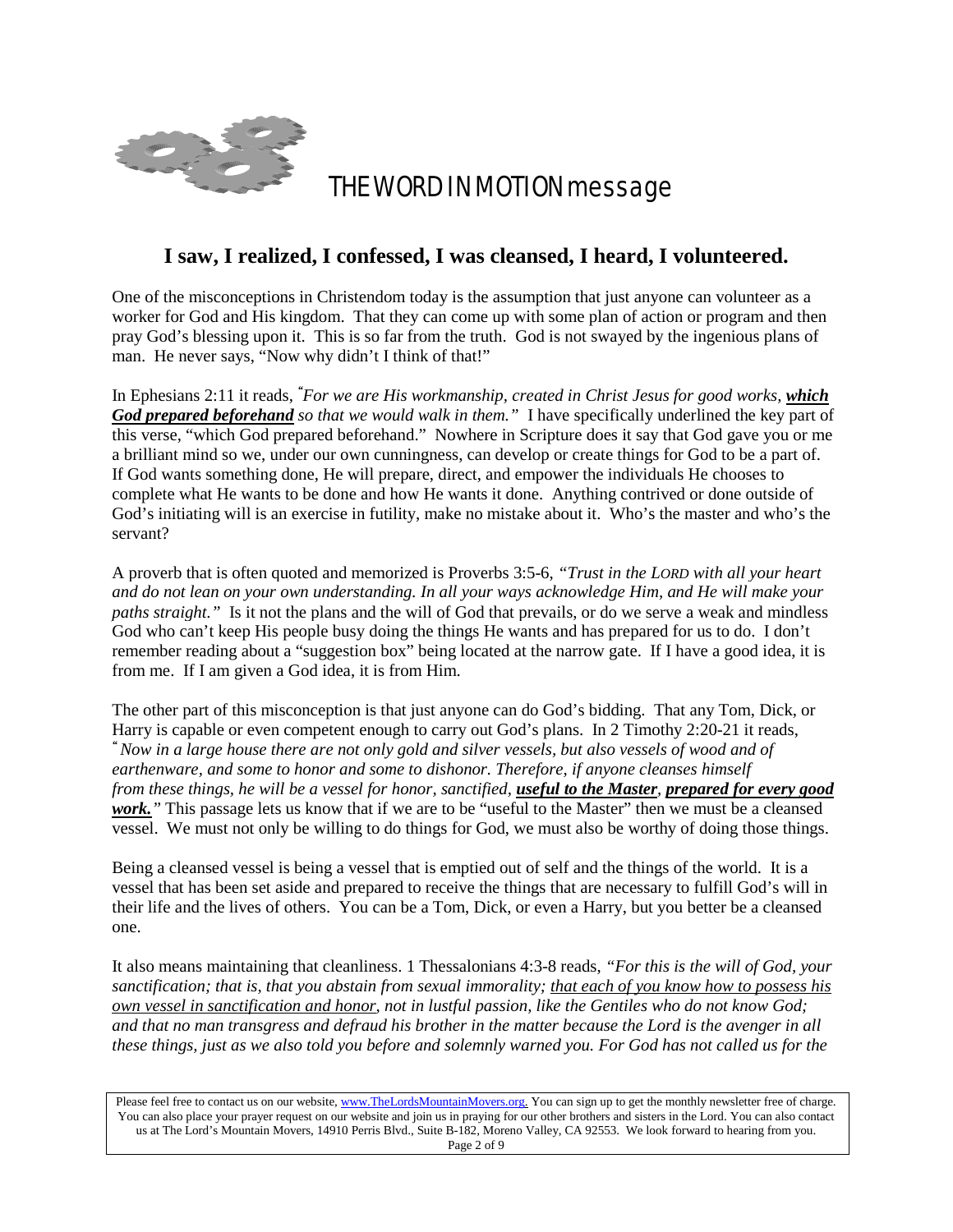*purpose of impurity, but in sanctification. So, he who rejects this is not rejecting man but the God who gives His Holy Spirit to you.*

God does our initial cleansing and we, through right living and confession, maintain that cleansing. Remember what 1 John 1:9 says, "*If we confess our sins, He is faithful and righteous to forgive us our sins and to cleanse us from all unrighteousness."* So we see that God provides us with all that is necessary for us to be who He wants us to be and doing what He wants us to do. If we are in tune with God then there is plenty for us to do. All we have to do is be ready, willing, and able. God has some great things for us to accomplish in and for His kingdom. He doesn't need our hair-brained schemes and brilliant ideas. All He needs is some worthy vessels. Is that you?

Now about the title of this study, "I saw, I realized, I confessed, I was cleansed, I heard, I volunteered." I can think of no better passage in Scripture that illustrates what we have been talking about than Isaiah 6:1-8. "*In the year of King Uzziah's death I saw the Lord sitting on a throne, lofty and exalted, with the train of His robe filling the temple. Seraphim stood above Him, each having six wings: with two he covered his face, and with two he covered his feet, and with two he flew. And one called out to another and said,*

> *"Holy, Holy, Holy, is the LORD of hosts, The whole earth is full of His glory."*

*And the foundations of the thresholds trembled at the voice of him who called out, while the temple was filling with smoke. Then I said, "Woe is me, for I am ruined! Because I am a man of unclean lips, and I live among a people of unclean lips; for my eyes have seen the King, the LORD of hosts." Then one of the seraphim flew to me with a burning coal in his hand, which he had taken from the altar with tongs. He touched my mouth with it and said, "Behold, this has touched your lips; and your iniquity is taken away and your sin is forgiven." Then I heard the voice of the Lord, saying, "Whom shall I send, and who will go for Us?" Then I said, "Here am I. Send me!"*

This is a great example of how God creates a useful vessel for His kingdom. Isaiah saw the Lord and His glory and the first thing he realized was his own sinfulness. The only natural response for him was to confess who he was. God responded to his confession and cleansed him. Once cleansed, Isaiah was capable of not only hearing from God, but responding to that call as a worthy vessel. He was ready to do the good works God had prepared before hand that He wanted Isaiah to do.

Most of us do not lack the desire to serve God; we just lack the direction and understanding of how we are to serve Him. God chose to save you and me for grander purposes than we could ever imagine. I am not just talking about the big things that others see, but those little things that only God sees. What we do here in this life is not measured by how others see it, but by how it pleases our Heavenly Father.

Let's all strive to be who God wants us to be. Let's be ready, willing, and able to hear and follow God's plan for our lives and complete the things He has called us to do. Let's set aside those things we do in futility and do something of eternal value for God and His kingdom.

I leave you with a short epitaph to the credit of King Hezekiah, *"Every work which he began in the service of the house of God in law and in commandment, seeking his God, he did with all his heart and prospered."* (2 Chronicles 31:21)

### *Pastor Pete*

Please feel free to contact us on our website, ww[w.TheLordsMountainMovers.o](http://www.thelordsmountainmovers.org/)rg. You can sign up to get the monthly newsletter free of charge. You can also place your prayer request on our website and join us in praying for our other brothers and sisters in the Lord. You can also contact us at The Lord's Mountain Movers, 14910 Perris Blvd., Suite B-182, Moreno Valley, CA 92553. We look forward to hearing from you. Page 3 of 9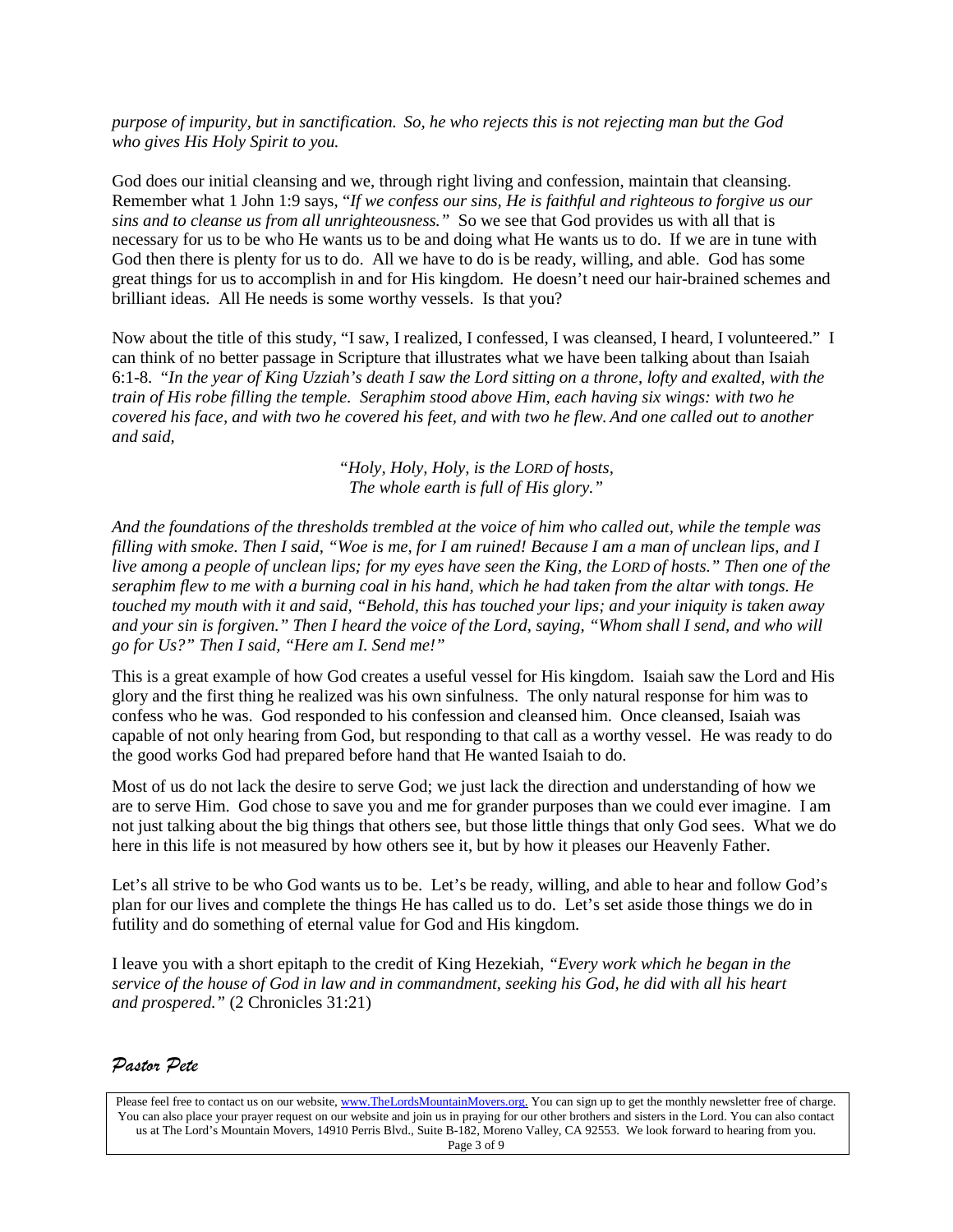## BE A BARNABAS (Acts 4:36)

*"How can a young man keep his way pure? By keeping it according to Your word. With all my heart I have sought You; Do not let me wander from Your commandments. Your word I have treasured in my heart, That I may not sin against You."* Psalms 119:9-11

Keeping in theme with what Pastor Peter just shared with us, I would like to encourage you this month to memorize Scripture. Once we start to clear out the junk and sin in our lives, there must be a way that we can help to maintain our sanctity. Scripture gives us the best way to do that.

When I was a newer believer, one of the first weekly Bible studies I attended called us all to memorize a passage or verse each week. Then the following week when gathered together again, we would test each other to see how well we were able to memorize the Scripture. For the majority of that first year of study I couldn't seem to memorize one single verse when I was called to recite it. This puzzled me and made me feel embarrassed. It took this long for me to cry out to God to ask Him for help in memorizing His word. You see, I was able to memorize lyrics from songs and even scenes from movies that I liked. So, why couldn't I memorize the Scripture?

This passage helped me to realize that I must treasure His word, in my heart! At that time, I treasured my sin. But as God and I worked together to clean out my sin, He enabled me to replace it with His word. To be transformed by it, this led me to treasure it even more. Then as different moments of temptation were presented, I was able to recall Scripture to battle the temptations. This is the same example Christ gave us during His earthly ministry and even Paul called it the "sword of the spirit."

Sharpen your sword brothers and sisters, so God can use you more and more in His ministry!

Be blessed in Him,

### *Brother Daniel Rodney*

Another poem submitted by one of our readers.

### **Because it's Your Precious Hands**

Oh Lord every breath I take, with every step I take I see you Jesus. Every move I make You never take your Holy Spirit from me Every time I take the time to know you I see you Jesus. Because it is your precious hands that are holding me.

Please feel free to contact us on our website, ww[w.TheLordsMountainMovers.o](http://www.thelordsmountainmovers.org/)rg. You can sign up to get the monthly newsletter free of charge. You can also place your prayer request on our website and join us in praying for our other brothers and sisters in the Lord. You can also contact us at The Lord's Mountain Movers, 14910 Perris Blvd., Suite B-182, Moreno Valley, CA 92553. We look forward to hearing from you. Page 4 of 9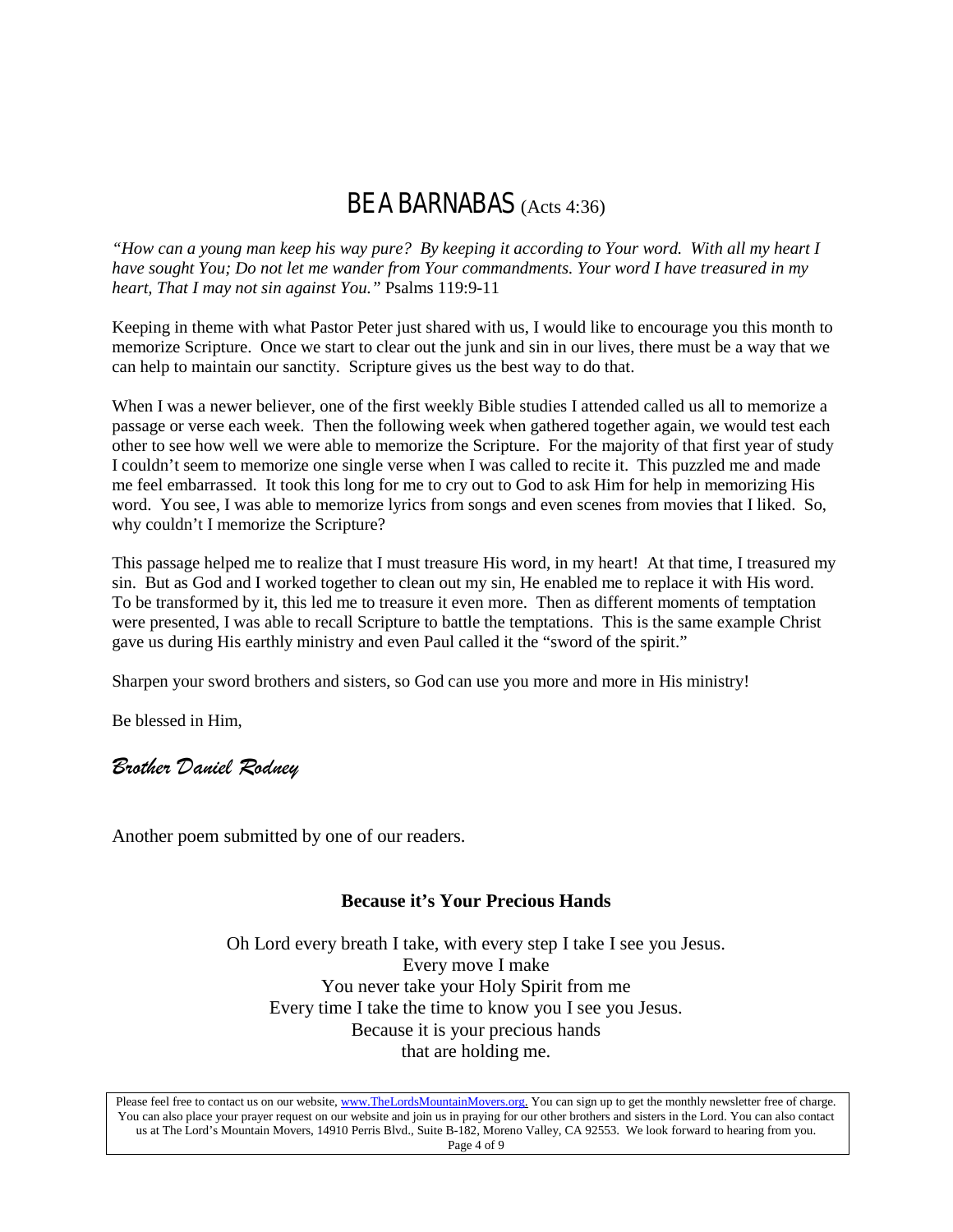I could never walk so far away that I could not hear you say That you love me And you would surely know where I would go Because it's your precious hands that are holding me.

I could walk into the deepest sea and you would surely find me. I could climb the highest mountain that I could climb And praise you because you are mine. Each time Lord, I would see you Jesus. Because it is your precious hands that are holding me!

*(W. Walker)*

Our Prayer Requests for God's Children

#### **Calvary Church, Santa Ana**

Kevin S ...............Is in Wasco, pray for his safety and salvation.

Kathy ..................Please pray for my sister Patty that she will receive salvation.

Bobby C..............Needs prayer for his addiction issues.

David & Jeannie M.

Missionaries

to Kenya..............Back on leave pray for housing. Son to attend Moody Bible College, needs prayer. It is hard to leave Africa after 25 years. Pray for Jeannie's mom who is now in hospice. ANSWERED PRAYER, SHE IS DOING MUCH BETTER NOW. FOUND HOUSING IN OREGAN

Chet ....................Has throat cancer and will be undergoing treatments. Still recovering, but not singing in the choir yet.

Ralph .................Recovering from a coma. ANSWERED PRAYER, DOING MUCH BETTER, OUT OF HOSPITAL.

Pat M ..................Had serious back surgery and is doing great back at church. (Praise report) Almost back to normal.

Chip C.................Needs prayer for a back injury will be seeing a doctor soon. HE IS FULLY RECOVERED

Joanna..................Went through 12 hour surgery for cancer and needs prayer for recovery. WENT HOME TO BE WITH THE LORD AT THE FIRST OF THE MONTH. PRAY FOR THE FAMILIES HEALING.

Please feel free to contact us on our website, ww[w.TheLordsMountainMovers.o](http://www.thelordsmountainmovers.org/)rg. You can sign up to get the monthly newsletter free of charge. You can also place your prayer request on our website and join us in praying for our other brothers and sisters in the Lord. You can also contact us at The Lord's Mountain Movers, 14910 Perris Blvd., Suite B-182, Moreno Valley, CA 92553. We look forward to hearing from you. Page 5 of 9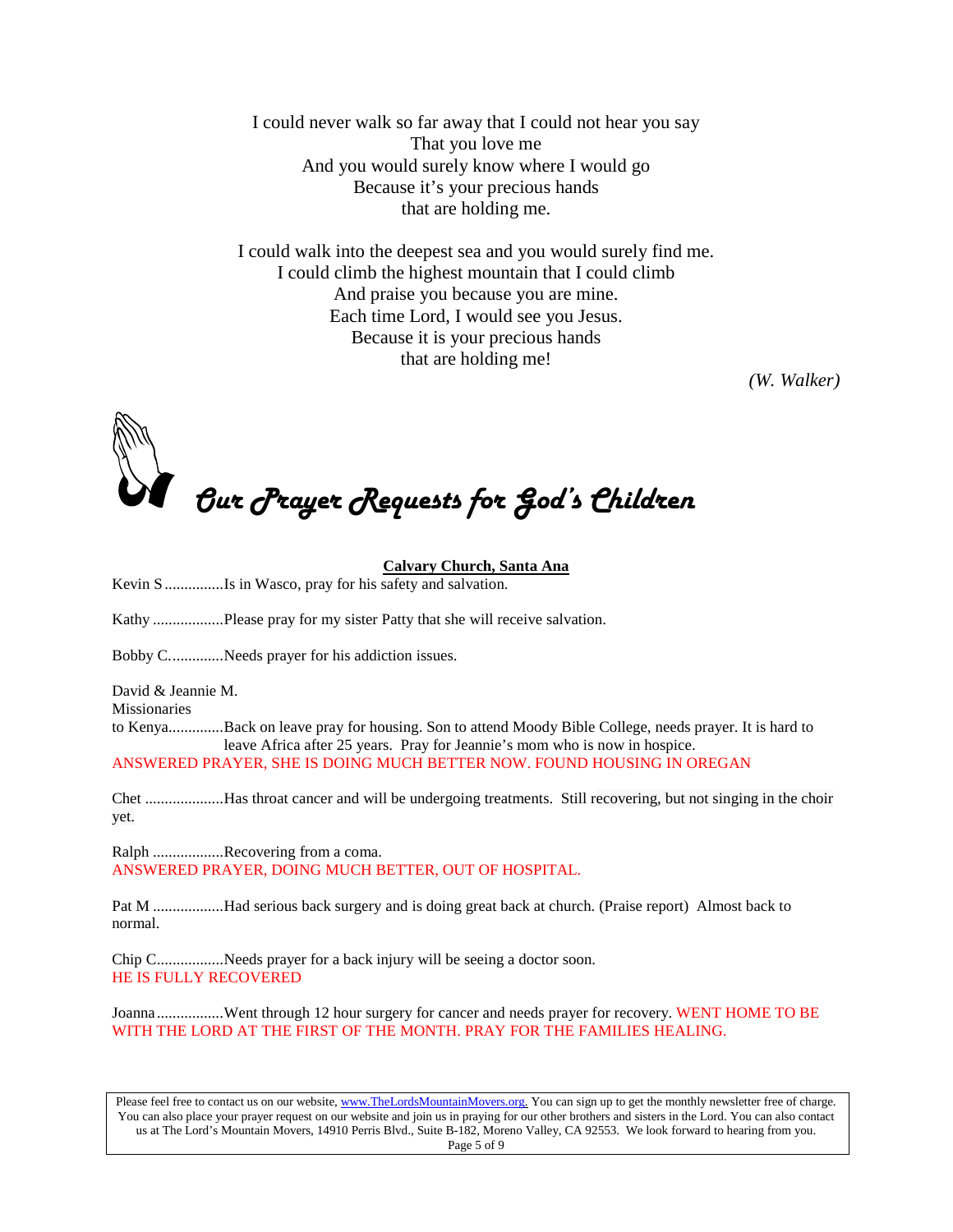Pat P....................Having a heart valve replaced. Please pray for her and her family. 90% RECOVERED BACK IN CLASS.

Trent B................Just completed OCS and started Ranger School.

Bill B. .................In hospice care, pray for him and his wife and two adult children.

#### **Liberty Church, Moreno Valley**

Lee P...................Pray for his health issues and God's strength through them.

Baby Mary..........She is just about six months old and has severe heart problems and needs a transplant.

- The Church .........Pray that God would continue meeting their financial needs in the coming year.
- Harold B .............Needs continued prayer for his recovery from a broken hip.
- Manny.................His family is dealing with some illness issues and needs your prayers.
- Sam B. ...............Went to be with the Lord.
- The church ..........Please pray as the church begins reaching out in a bolder way to help those who deal with issues of addiction. Pray that our youth would have a greater impact on their peers.

#### **Harvest Valley Church, Santa Ynez**

- Congregation ......Pray that God will continue to bless and provide for their needs as they have reached out to so many. They are a real small church that has sent in thousands of life changing Bibles to men in prison. (I personally experienced God working through these gifts.)
- Mary & Bill ........Mary is went through some health issues recently but God chose to keep her with us. Her heart is healthy and we know that it is filled with God's love. The world might have seen that as a problem but not God or us. Amen!

#### **California**

- David D ..............Pray that God would help him with serious family and personal issues and that he become strong in the midst of trials and temptations. Praying for a job.
- Victor A..............Pray that God would open opportunities for him to begin teaching and preaching again.
- Faye A. ...............That God would bless and guide her in her musical ministry work.
- Carlos R..............Still not able to find a job. Fighting against depression and trying not to lose hope. Please pray for him.
- John B..................Needs prayer for favor with the court system and be vindicated for wrongful conviction.
- Steve L................Praying for wisdom and guidance in fulfilling the ministry God has given him. Looking for another home for sober living.
- Eddie S................Continued reconciliation with family members. Needs a good job.
- Joanne R. ............Pray that God give her strength to overcome the loss of her grandson and that He would bless her for her many gifts, prayers, and love for those in need.

Please feel free to contact us on our website, ww[w.TheLordsMountainMovers.o](http://www.thelordsmountainmovers.org/)rg. You can sign up to get the monthly newsletter free of charge. You can also place your prayer request on our website and join us in praying for our other brothers and sisters in the Lord. You can also contact us at The Lord's Mountain Movers, 14910 Perris Blvd., Suite B-182, Moreno Valley, CA 92553. We look forward to hearing from you. Page 6 of 9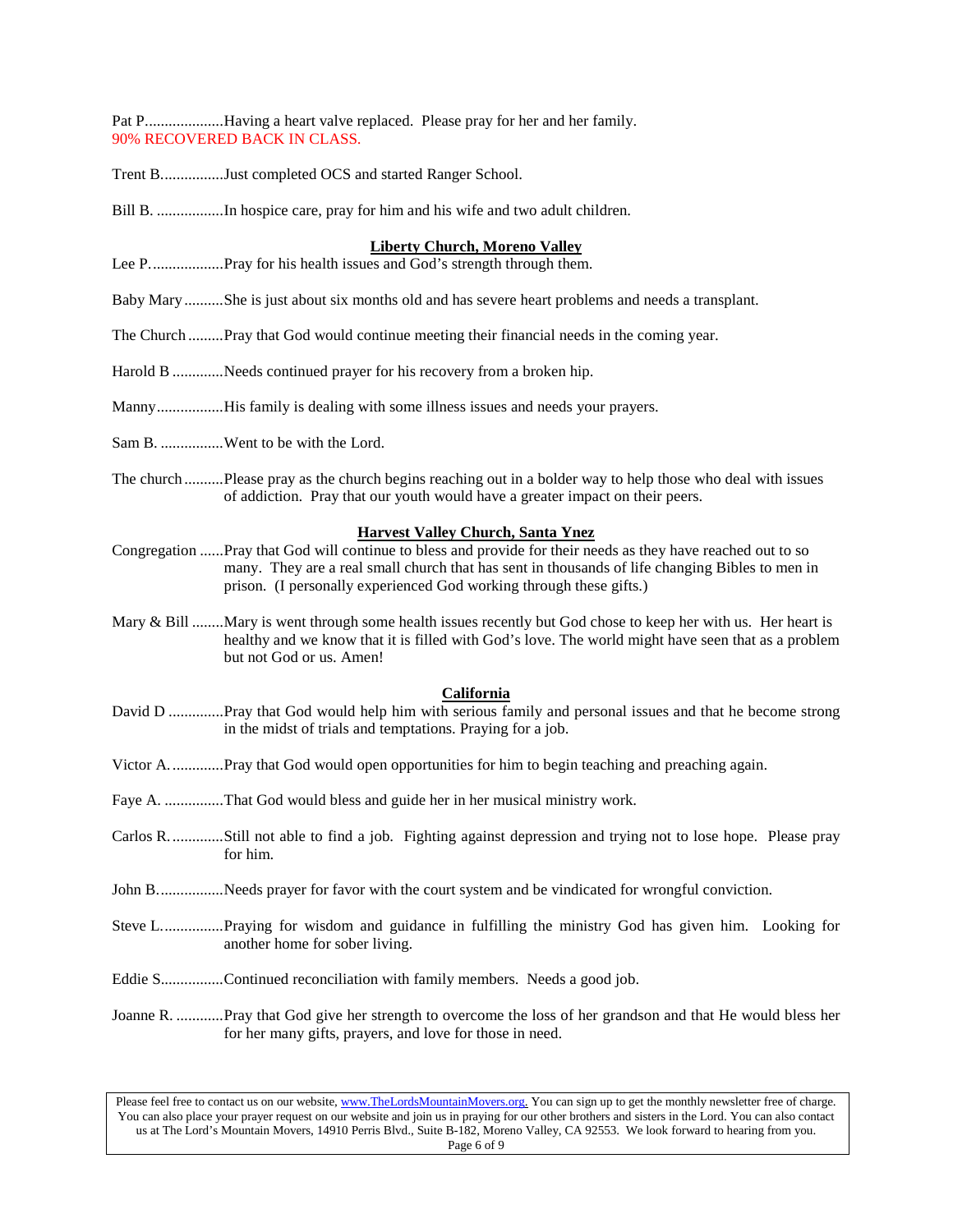- Christine B..........Pray for her as she is fighting cancer, since insurance changes, she is having problems getting coverage for her treatments.
- Daniel R..............That his boss would be saved by faith in Jesus and the business would flourish. Praying for a home church to fellowship in. Salvation of his Dad and brothers. Have more patience with the lost who curse God and Jesus. Keep his eyes fixed on the cross daily.
- Tom C.................That God would bless him with a more fruitful job so he could be a blessing to others.
- Pete C. ................Prayer for God's will in his life as he steps into the next phase of his life.

#### **Florida**

Scott F.................Pray for resolution to his health issues and the safety of his children who are serving in the armed forces.

#### **Minnesota**

TJ & Julie W.......Pray for God's wisdom in conducting the marriage classes.

ANSWERED: JULIE IS BACK HEALTHY AGAIN!

#### **North Carolina**

David's family ....Please pray for them as they grieve the loss of their son and pray that God will fill the tremendous void in their lives that is left from his passing on.

#### **North Dakota**

Tyler ...................Please pray for Tyler as he seeks direction for his career aspirations. That he would continue doing well in college and in his relationship with the Lord.

#### **Washington State**

- Stephanie ............We are praying that the Lord will convict and correct her. She is traveling down the wrong path and has a lot of people who care for her.
- Todd S. ...............Pray that God will bring the right lady into his life to be his soul mate.
- Wes & Ashley B. Prayer for strength as they work on becoming a new family. Wisdom is raising the children.

#### **Wisconsin**

Rick & Beth........This Christian couple need your prayers desperately as they face unthinkable circumstances in their lives.

Dr. White ............Prayer for his cancer.

ANSWERED: LAST TWO TESTS SHOW NO CANCER! PRAISE GOD!

Mona & Willie....Pray for Willie as he gets ready to be with the Lord, and Mona as she deals with this loss.

#### **Guatemala**.

Benjamin A.........Praying to get Spanish Bibles for prisoners in Guatemala. Pray for the new, larger sanctuary being built around the old one since there isn't enough room for all who are coming to the services.

#### **Kenya**

Larry S................Missionary to Kenya, is having health issues and needs prayers for strength and healing.

#### **Ministries**

The Lord's Mountain

Movers ...............Pray for continued direction from God in where He wants the ministry to go and do. Also, for His guidance in obtaining the 501(c) 3 status for tax purposes.

Please feel free to contact us on our website, ww[w.TheLordsMountainMovers.o](http://www.thelordsmountainmovers.org/)rg. You can sign up to get the monthly newsletter free of charge. You can also place your prayer request on our website and join us in praying for our other brothers and sisters in the Lord. You can also contact us at The Lord's Mountain Movers, 14910 Perris Blvd., Suite B-182, Moreno Valley, CA 92553. We look forward to hearing from you. Page 7 of 9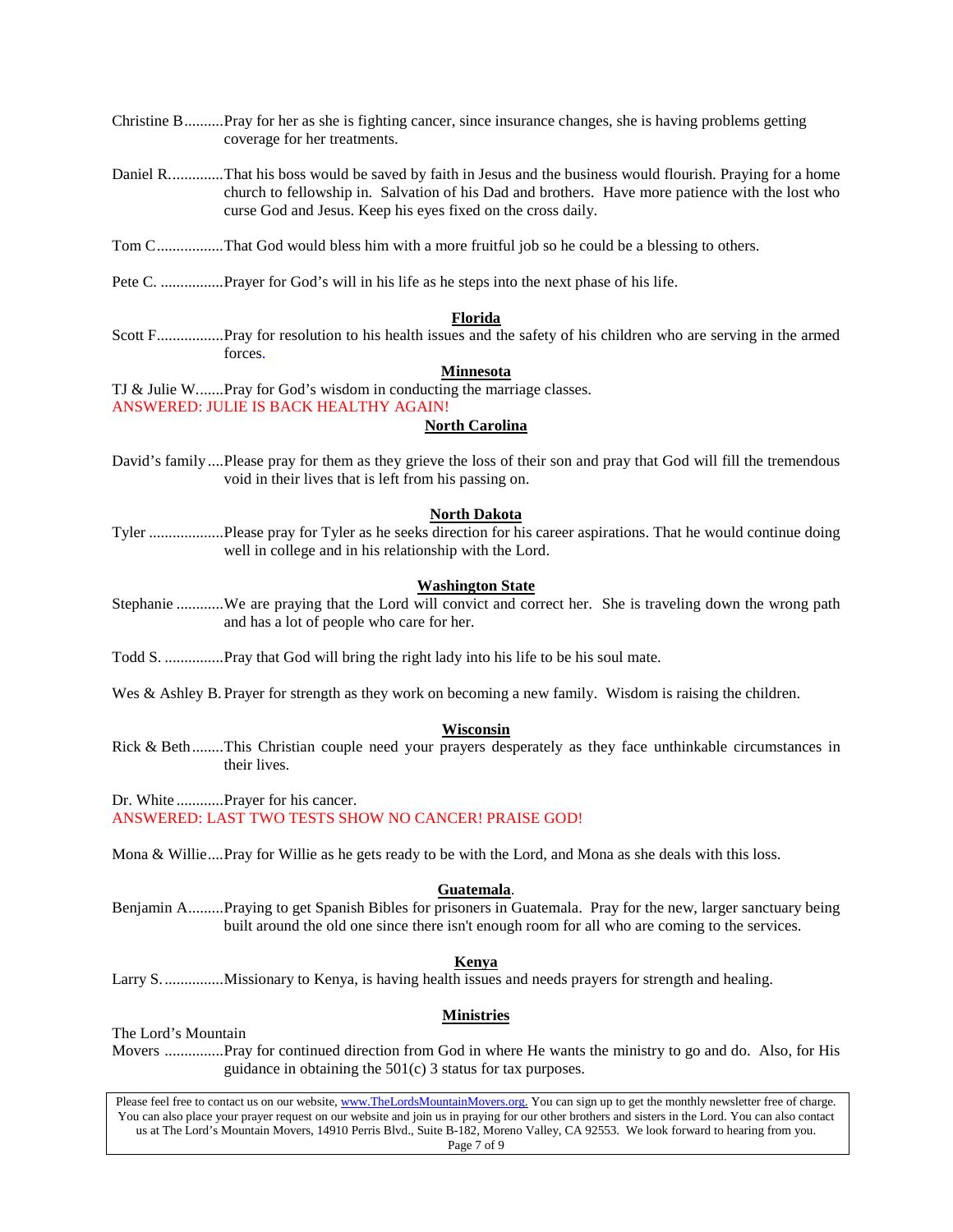Acts

Foundation..........Praying for continued support for their prison ministry.

Lost and Found

By Jesus .............Pray that the Lord would bless and increase their ministry. Pray for God to meet their financial needs this coming year. Seeking God's direction for an additional home.

#### Saving Grace

Homes.................God is bringing opportunities for expansion. Pray for His wisdom and discernment in every decision they face. Pray for their patience in God's timing.

#### **Brothers in Chino**

Facility A............That God would continue to honor and direct their efforts in putting His church in order. Prayer for the chaplain, New Facility Captain, Prayer Team, Brown Card Volunteers, all chapel programs.

PARTIALLY ANSWERED: COMPLETED GUIDELINES AND ESTABLISHED SOUND LEADERSHIP

Tom H.................He wants prayer for greater understanding and knowledge in the word of God. That God will also guide him as he shares God's word with others. Ex-wife (DeeDee is fighting cancer), Daughter (Megan) is having a baby girl soon, and his son (Joshua) is in fire fighters school.

PARTIALLY ANSWERED: DEEDEE IS CANCER FREE! TOM HAS A NEW GRANDBABY GIRL!

Larry K. ..............Pray that he will be guided by the Holy Spirit as he helps to lead the church back under the will of God.

Bob G. ................Pray that God continues to restore family and friends back into his life.

#### **Brothers in Tehachapi**

- Gabriel S.............God's will for his family. Pray for his wife who has a cancerous lump in her breast. His sister and her husband need employment and housing. His older brother who has liver disease. Prayer for his son who is facing serious legal issues.
- PARTIALLY ANSWERED: COURT FOUND IN HIS FAVOR, AWAITING FINAL DECISION. GOD WORKING ON OTHER PRAYERS TOO,
- Kenny J...............Praying that the door for communication with his children will be opened up. Also that his son Jeff will be delivered from his addiction issues. Kenny needs a place to live upon his release. PARTIALLY ANSWERED: HAS A PLACE TO GO UPON RELEASE.

Tim P ..................Pray for salvation in his family, and restoration with all his family members.

Wallie R..............Prayer that God will continue to guide him towards a release date.

#### **Brothers in Chowchilla**

- Johnny L.............God would prepare him to get out and further the Lord's kingdom. Pray that God would open his eyes to the truth about His word.
- Trinity W. ...........Pray for his families ministry and the men's home they desire to open in God's will.

#### **Brothers in Desert View**

David P. ..............Pray that God will continue to guide him as he shares God's word and help him to be a good example to all the men and staff there.

Please feel free to contact us on our website, ww[w.TheLordsMountainMovers.o](http://www.thelordsmountainmovers.org/)rg. You can sign up to get the monthly newsletter free of charge. You can also place your prayer request on our website and join us in praying for our other brothers and sisters in the Lord. You can also contact us at The Lord's Mountain Movers, 14910 Perris Blvd., Suite B-182, Moreno Valley, CA 92553. We look forward to hearing from you. Page 8 of 9